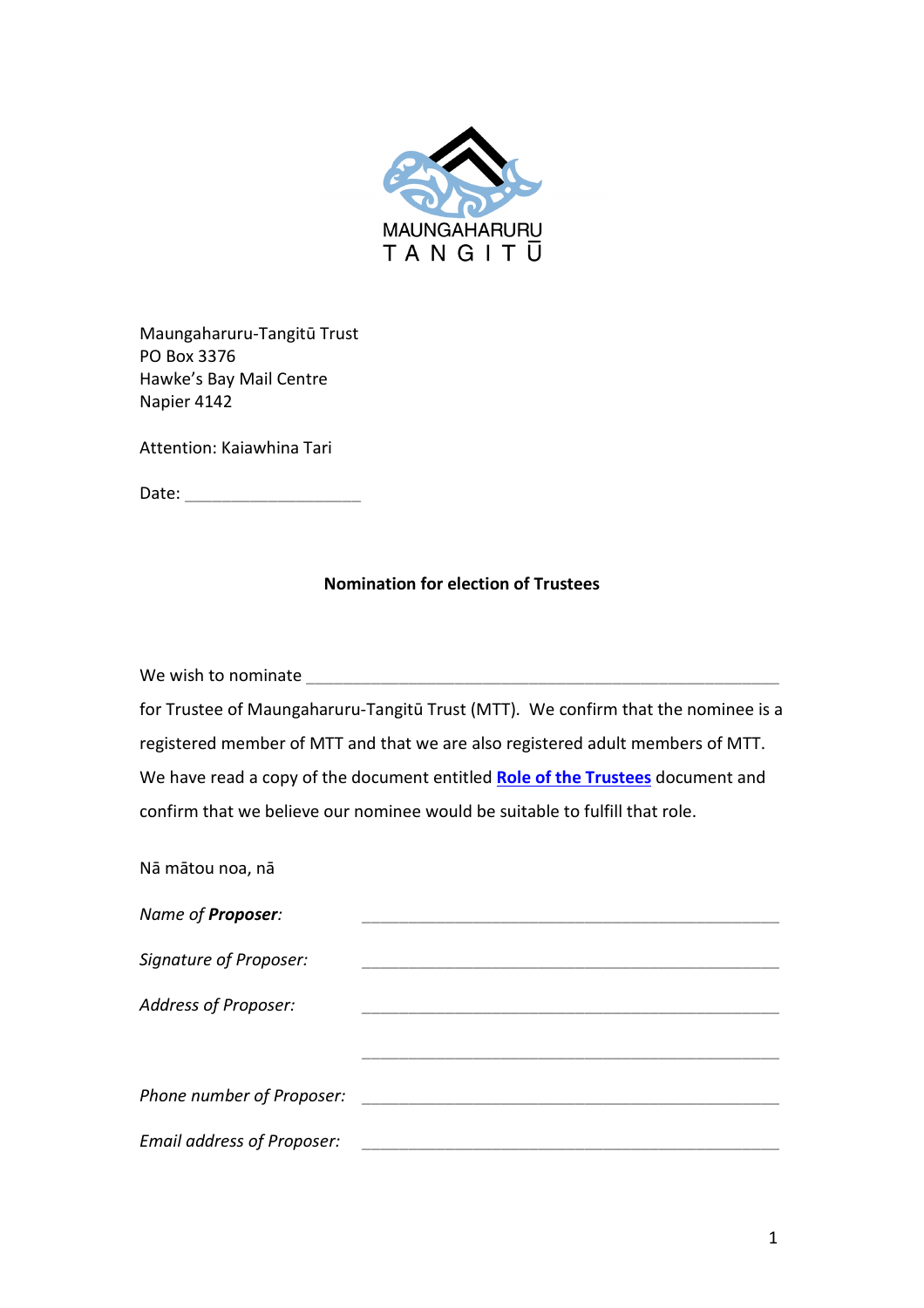| Name of Seconder:                 |  |
|-----------------------------------|--|
| Signature of Seconder:            |  |
|                                   |  |
| Address of Seconder:              |  |
|                                   |  |
|                                   |  |
| Phone number of Seconder:         |  |
|                                   |  |
| <b>Email address of Seconder:</b> |  |

| Name of Third member:          |  |
|--------------------------------|--|
| Signature of Third member:     |  |
| Address of Third member:       |  |
|                                |  |
| Phone number of Third member:  |  |
| Email address of Third member: |  |

| Name of Fourth member:          |  |
|---------------------------------|--|
|                                 |  |
| Signature of Fourth member:     |  |
| Address of Fourth member:       |  |
|                                 |  |
|                                 |  |
| Phone number of Fourth member:  |  |
|                                 |  |
| Email address of Fourth member: |  |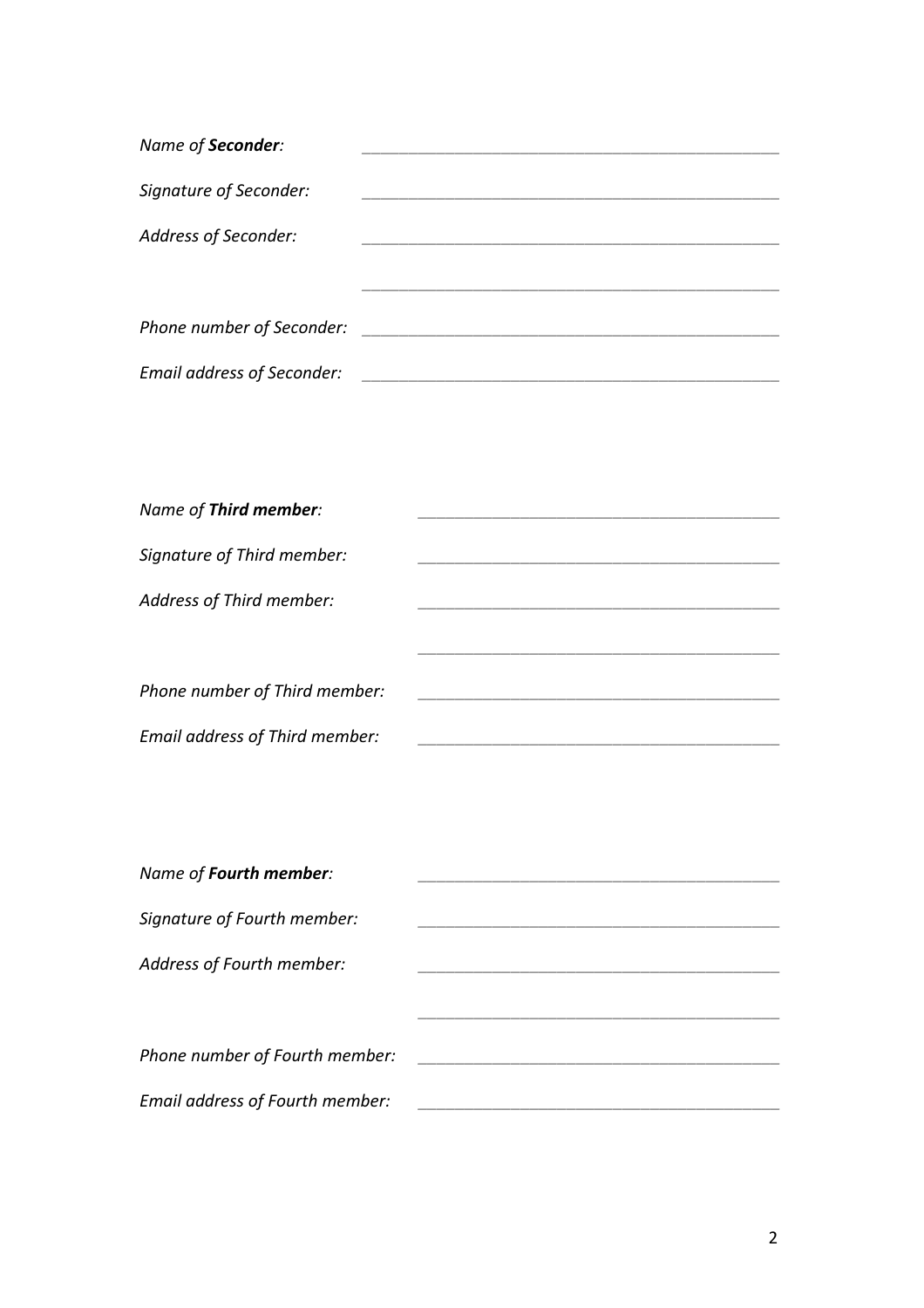| Name of Fifth member:          |  |
|--------------------------------|--|
| Signature of Fifth member:     |  |
| Address of Fifth member:       |  |
|                                |  |
| Phone number of Fifth member:  |  |
| Email address of Fifth member: |  |

### **Candidate**

I confirm that:

- I am 18 years of age or over;
- I am a registered member of MTT;
- I am eligible to be elected, as specified in clause 1 of Schedule 3 of the MTT Trust Deed (copy attached);
- I authorise the Criminal Records Unit, Ministry of Justice, to release a copy of my personal information relating to any criminal convictions to MTT;
- I consent to my nomination as a MTT Trustee;
- I agree to be bound by the Code of Conduct, as attached, should I be elected; and
- I agree to be available for hapū whanau to present and discuss my skills and experience either at a hui ā-hapū or online, if requested.

### **Attached** are:

1) the completed Request for Criminal Conviction History - Third Party form (refer to Schedule 3 clause 1.1 b (ii) & (vii) of the Trust Deed);

2) a photocopy of my drivers license or passport (as required by the Ministry of Justice for the criminal convictions record check); and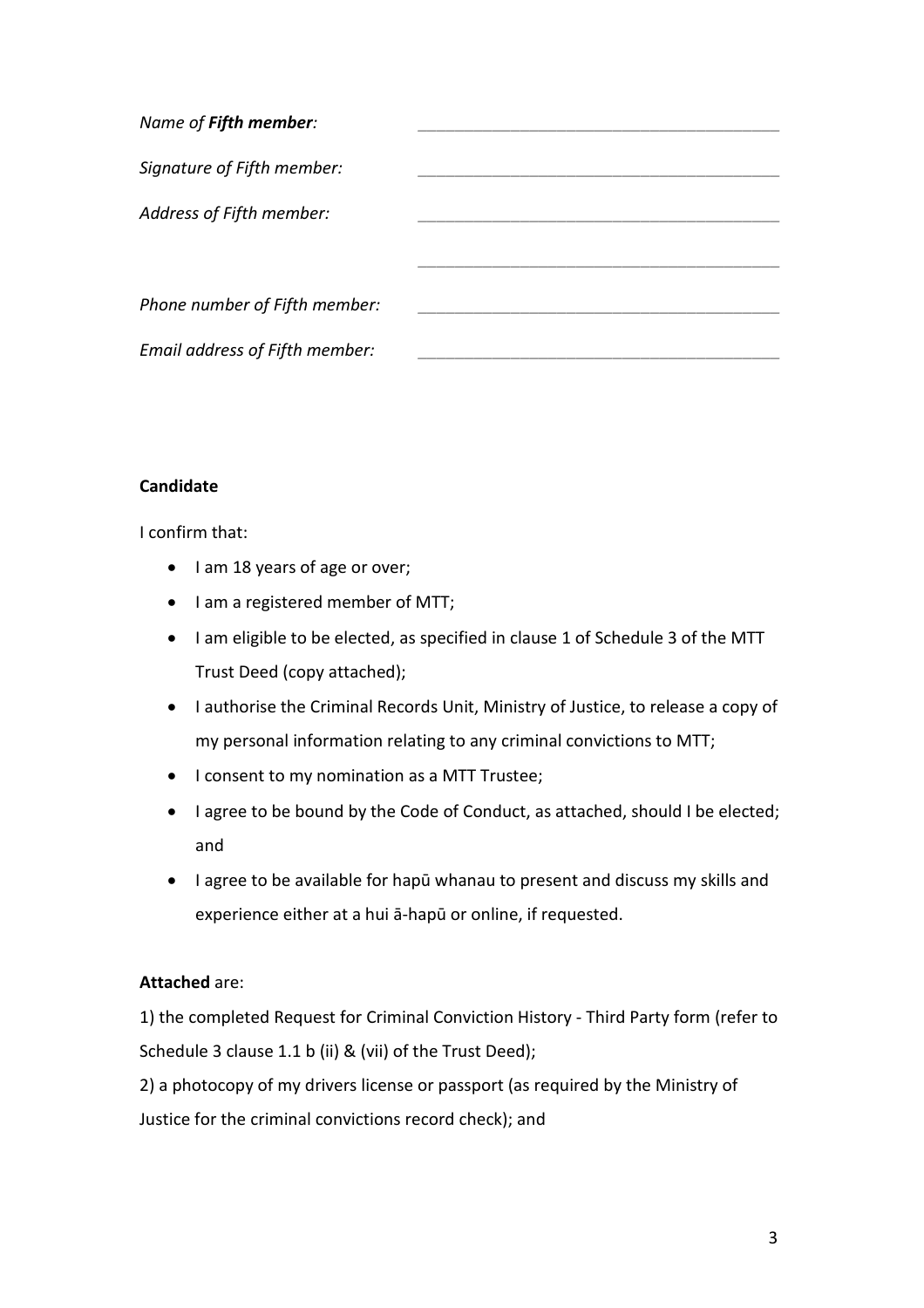3) a brief description (no longer than 500 words) of my skills and experience relevant to the positions of Trustee\* (refer to Schedule 3 clause 4.6 of the Trust Deed) and an individual photograph of myself (head and shoulders) (a photograph is optional).

I agree that MTT may make my brief description and photograph available to registered members and publish them on the MTT website. I understand that these attachments must be provided **before** the close of nominations for my nomination to be valid. The deadline for close of nominations will be strictly adhered to.

| Signature of Nominee:            |  |
|----------------------------------|--|
| <b>Address of Nominee:</b>       |  |
|                                  |  |
| Phone number(s) of Nominee:      |  |
| <b>Email address of Nominee:</b> |  |

*\* it would be helpful if you could please email a word document of your brief to: info@tangoio.maori.nz*